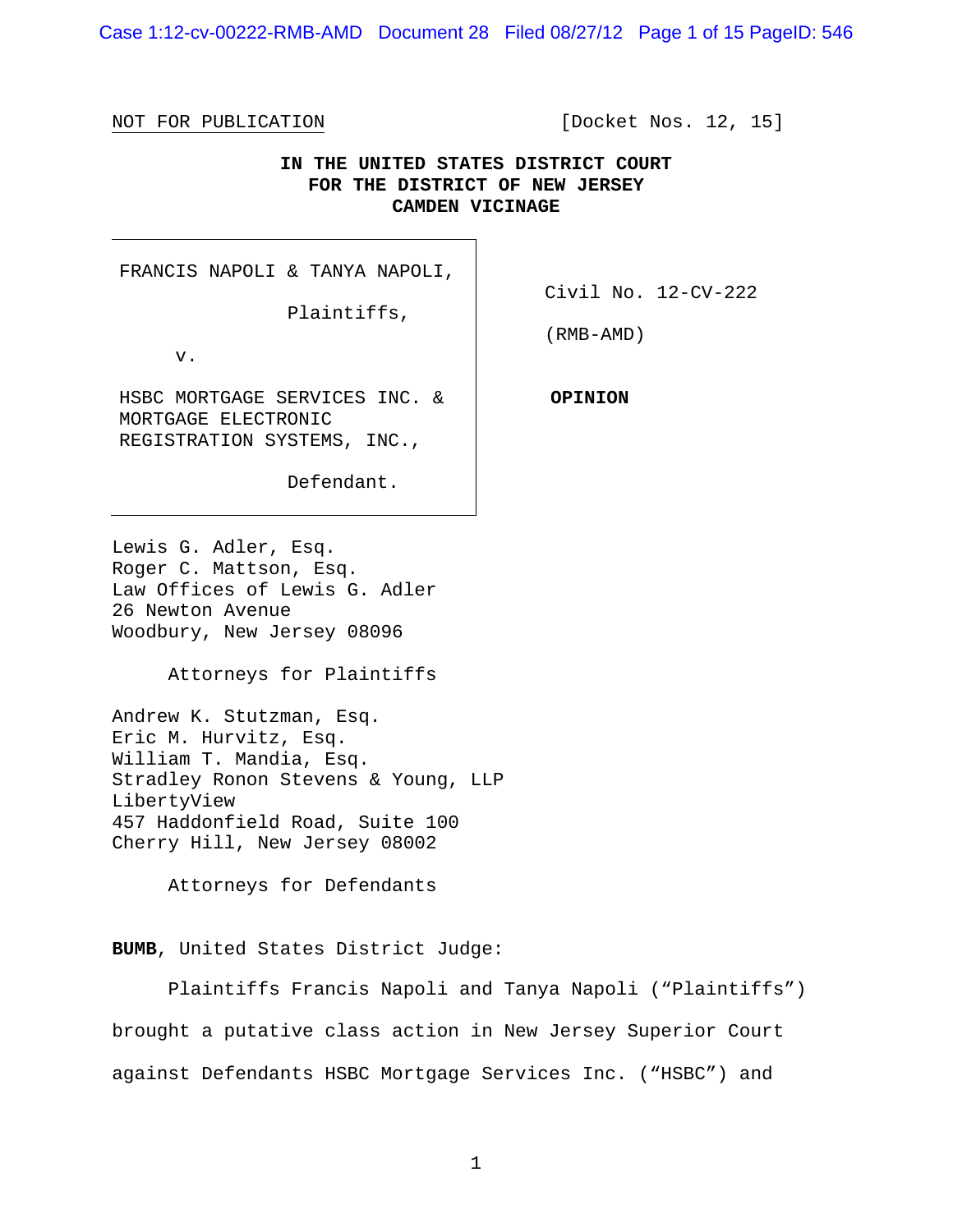Mortgage Electronic Registration Systems, Inc. ("MERS"). Defendants removed the action to this Court pursuant to the Class Action Fairness Act ("CAFA"). Plaintiffs have filed a motion to remand this case to New Jersey Superior Court. Defendants have filed a motion to dismiss the Complaint pursuant to Federal Rule of Civil Procedure 12(b)(6). For the reasons that follow, Plaintiffs' Motion to Remand is DENIED, Defendants' Motion to Dismiss is GRANTED, and the case is DISMISSED with prejudice.

#### I. Background

 Plaintiffs own residential property in Winslow Township, New Jersey. (Compl. ¶ 4). On September 25, 2002, Plaintiffs obtained a mortgage and note for their property that was secured by their residence. (Id. ¶¶ 7, 10). While Equity Financial, Inc. originated the loan, the mortgage was assigned to Defendant Mortgage Electronic Registration Systems, Inc. ("MERS"), a Delaware corporation. (Id. ¶¶ 6, 7, 11). The loan was serviced by Defendant HSBC Mortgage Services, Inc. ("HSBC"), a Delaware corporation. (Id. ¶¶ 5, 12).

 On November 3, 2004, HSBC filed a foreclosure action against Plaintiffs in New Jersey Superior Court. (Id. ¶¶ 16, 17). On or about May 1, 2006, a final foreclosure judgment was entered against Plaintiffs. (Id. ¶ 24). In early August 2006, Plaintiffs sought to refinance their mortgage and requested that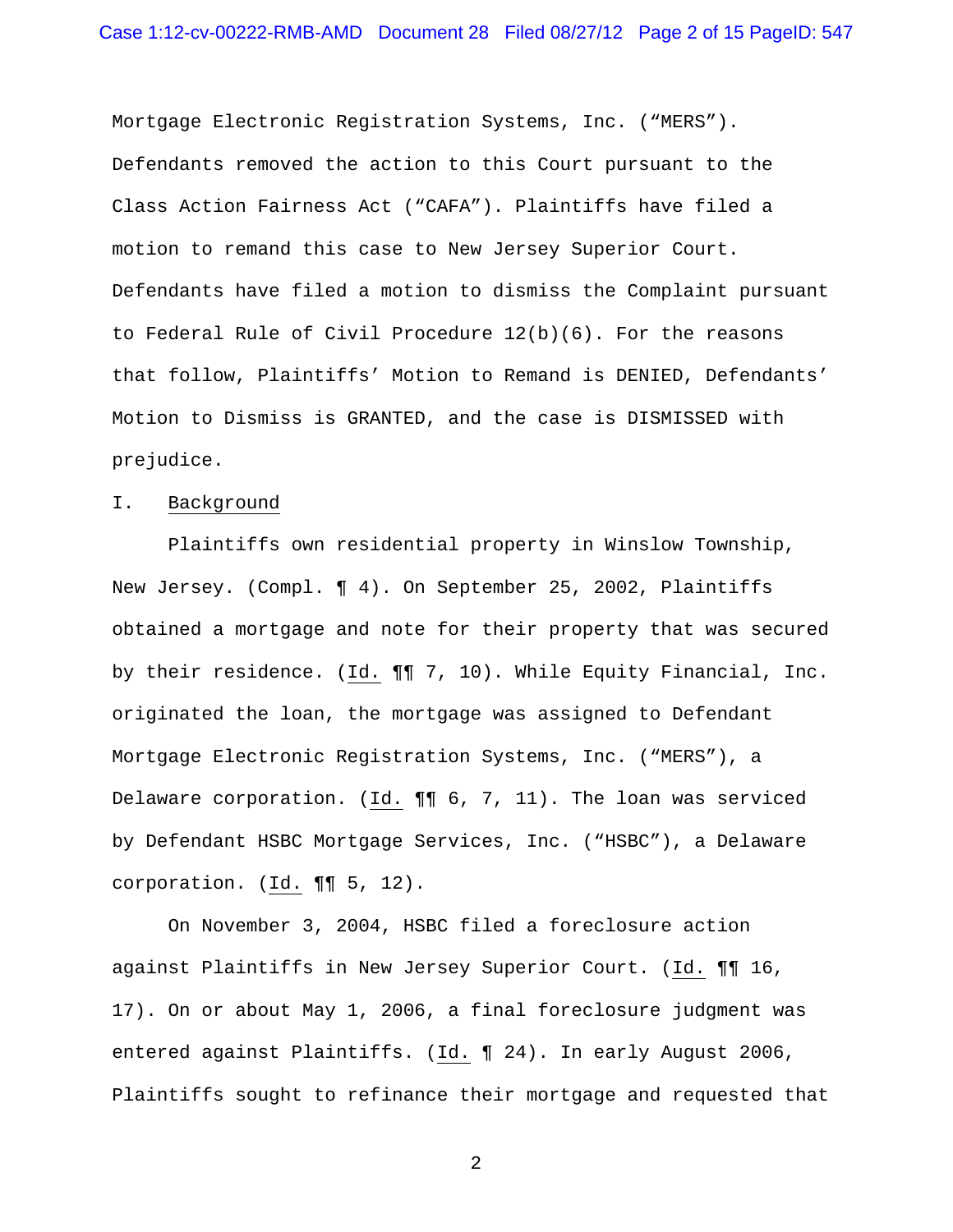HSBC notify them of the amount required to pay off the balance of their mortgage. (See id. ¶ 26). On August 10, 2006, HSBC notified Plaintiffs that it would cost them \$177,106.22 to pay off their mortgage. (Id. ¶ 27).

On August 15, 2006, Plaintiff Tanya Napoli made an "Emergent Application for Stay of Sheriff's Sale" requesting that the sheriff's sale of their property, scheduled for the next day, be adjourned for two weeks. (Ex. 9 to Defs.' Memo. in Supp. of Mot. to Dismiss). $^1$  The request was predicated on the fact that the "pay off [was] . . . higher then expected," and that the refinancing lender needed more time to provide the refinancing in the higher amount. (Id.) Plaintiffs paid the full amount demanded by HSBC and MERS on or about August 29, 2006. (Compl. ¶ 28). Plaintiffs now claim that the correct payoff of the loan was \$171,096.86, and that Defendants improperly

 $\frac{1}{1}$  While this document was attached to Defendant's Motion to Dismiss and not the Complaint, this Court may consider it on a motion to dismiss because it is a public record from the prior foreclosure action. See, e.g., Murakush Caliphate of Amexem Inc. v. New Jersey, 790 F. Supp. 2d 241, 252 (D.N.J. 2011) ("the court may take judicial notice of public records . . . pleadings and other documents . . . filed by a party in other judicial proceedings")(citation omitted); Wiatt v. Winston & Strawn LLP, 838 F. Supp. 2d 296, 312 (D.N.J. 2012)(taking judicial notice of prior publicly filed malpractice actions).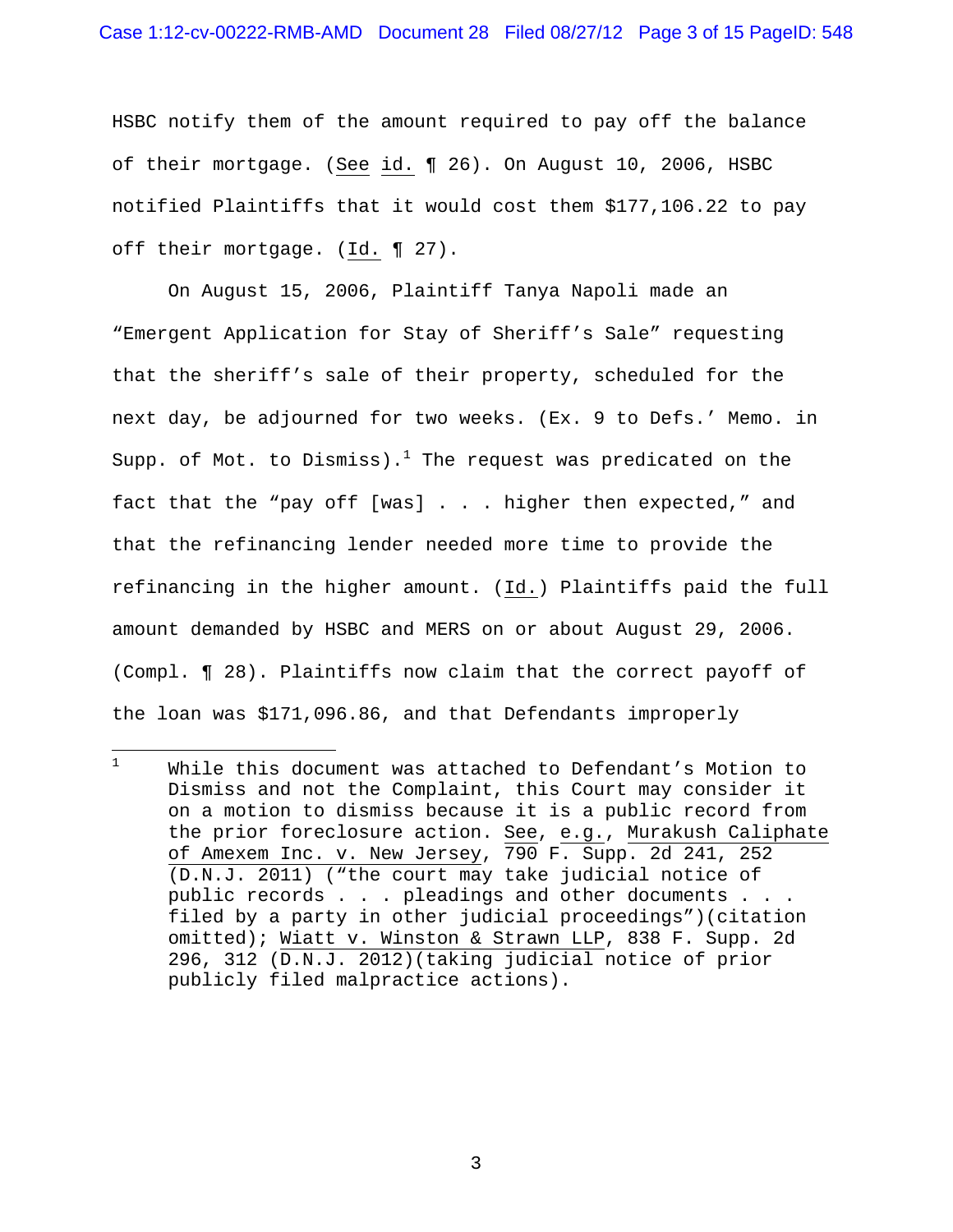overcharged Plaintiffs by \$6,008.36. (Id. ¶¶ 29-30). Plaintiffs now claim that this overcharge was wrongful and fraudulent. See generally Compl.

Plaintiffs later filed a class action in New Jersey Superior Court on behalf of themselves and others who they assert are similarly situated in that they experienced similar "illegal, fraudulent, and unconscionable business practices [by] the Defendants." (Id. ¶ 63). They assert causes of action based on their alleged overcharge, and alleged similar overcharging of class members by Defendants, for: (1) breach of contract; (2) violation of the New Jersey Consumer Fraud Act (CFA); (3) violation of the Truth-In-Consumer Contract, Warranty and Notice Act (TCCWNA); and (4) violation of the Uniform Commercial Code (UCC). They allege that: the members of the class are so numerous that "joinder of all members is impracticable" (Id. ¶ 69); Defendants engaged in thousands of foreclosures per year (Id.); their alleged damages, when trebled, would amount to \$18,025.08; and that their claims are typical of the claims of the putative class members. Plaintiffs also request punitive damages. Defendants subsequently removed the action to this Court pursuant to CAFA.

# II. Analysis

Plaintiffs have moved to remand, claiming that the required amount in controversy under CAFA, 28 U.S.C. § 1332(d), has not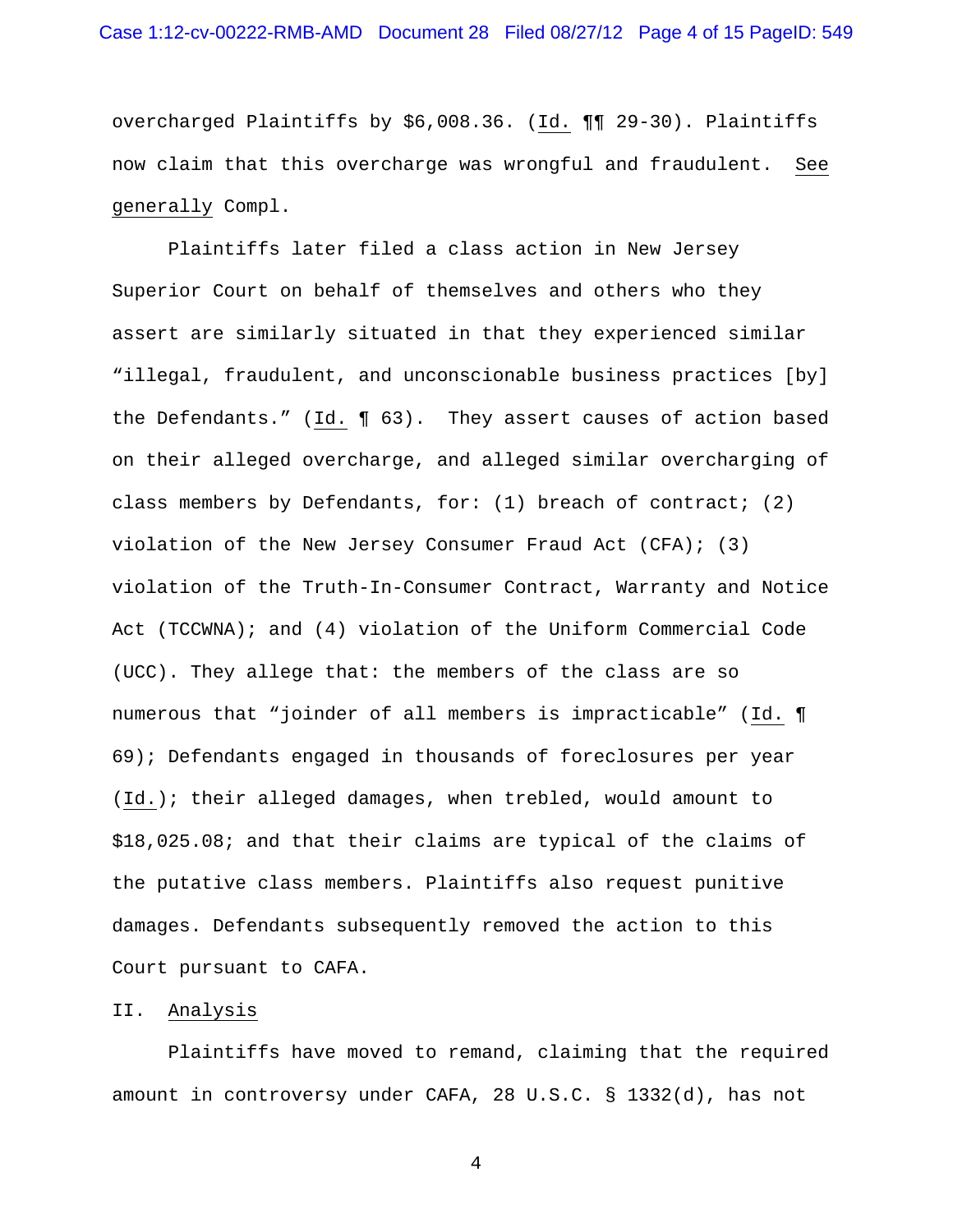been satisfied. Defendants have moved to dismiss the Complaint pursuant to Rule 12(b)(6). The Court addresses each motion in turn.

### A. Plaintiffs' Motion to Remand

On a motion to remand, the party seeking removal has the burden of satisfying all aspects of federal jurisdiction. See Frederico v. Home Depot, 507 F.3d 188, 193 (3d Cir. 2007); Morgan v. Gay, 471 F.3d 469, 473 (3d Cir. 2006). Under CAFA, for a federal court to retain jurisdiction: (1) at least one class member and one defendant must be citizens of different states, 28 U.S.C. § 1332(d)(2)(A); (2) there must be at least 100 members in the putative class, 28 U.S.C.  $\S$  1332(d)(5)(B); and (3) the amount in controversy must exceed \$5,000,000 in the aggregate, 28 U.S.C. § 1332(d)(2) & (6). Kaufman v. Allstate N.J. Ins. Co., 561 F.3d 144, 149 (3d Cir. 2009). Here, the only issue in dispute is the amount in controversy.

To determine the amount in controversy, the court first reads the complaint filed in the state court. Samuel-Bassett v. KIA Motors Am., Inc.*,* 357 F.3d 392, 398 (3d Cir. 2004). If the complaint is silent or ambiguous on any of the ingredients needed to calculate the amount in controversy, a defendant's notice of removal serves the same purpose as a complaint. Morgan, 471 F.3d at 474. In making this determination, the Third Circuit applies the legal-certainty test. See Samuel-Bassett,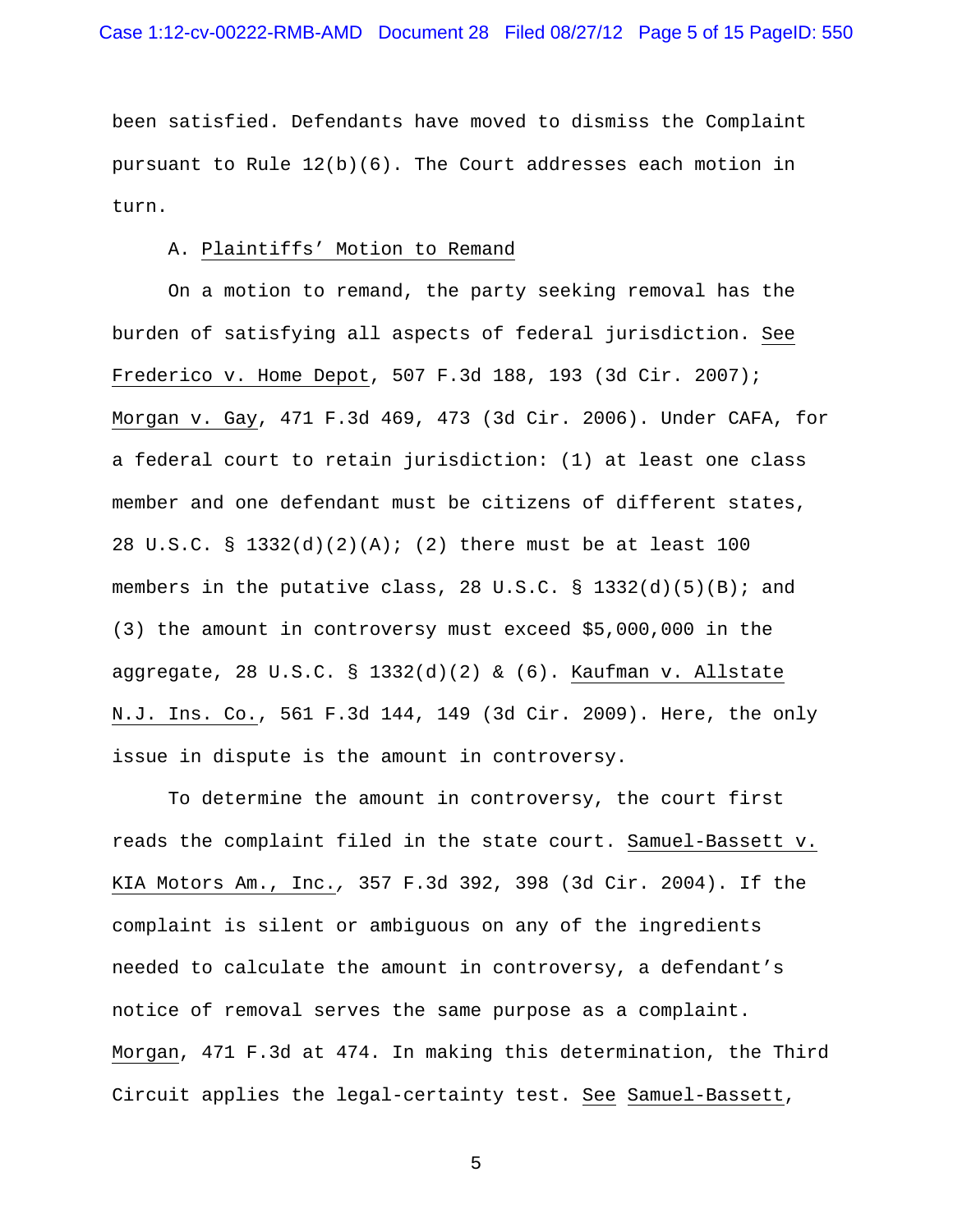357 F.3d at 398; Kaufman, 561 F.3d at 151. Under that test, the court will decline to remand "unless it appears, to a legal certainty, that the plaintiff was never entitled to recover the jurisdictional amount." Kaufman, 561 F.3d at 151 (citing Frederico, 507 F.3d at 197). $^2$ 

Because Plaintiffs' claims are alleged to be typical of the class, it is reasonable for this Court to simply multiply their purported damages amount by the number of foreclosures alleged in the Complaint. See Frederico, 507 F.3d at 199 (applying the same logic to multiply the named plaintiff's damages by the number of putative class members); Lewis v. Ford Motor Co., 610

 2 Plaintiffs mischaracterize the proper Third Circuit standard for the amount in controversy requirement. They assert that Defendants bear the burden of establishing, to a legal certainty, that the amount in controversy meets the jurisdictional amount, and that this Court's decision in Lamond v. Pepsico, Inc., No. 06-3043, 2007 WL 1695401 (D.N.J. June 8, 2007) supports this proposition. While this Court did hold in Lamond that the defendants bore the burden of proving the requisite amount in controversy to a legal certainty (Id. at \*5), Lamond was decided at a time of district court confusion as to the proper standard. See Frederico, 507 F.3d at 193 (describing the previous disagreement among the district courts on this issue). The Third Circuit has since clarified that "[t]he case will be dismissed only if . . . to a legal certainty . . . the plaintiff cannot recover the amount claimed." Id. at 194. And this Court later recognized that its decision in Lamond misconstrued the applicable standard. Martin v. Wal-Mart Stores, Inc., 709 F. Supp. 2d. 345, 349 n.4 (D.N.J. 2010)("In fact, a few months before the Third Circuit helped to clarify matters in Frederico, this Court misstated the controlling legal rule.")(citing Lamond v. Pepsico, Inc., No. 06–3043, 2007 WL 1695401, at \*5 (D.N.J. June 8, 2007)).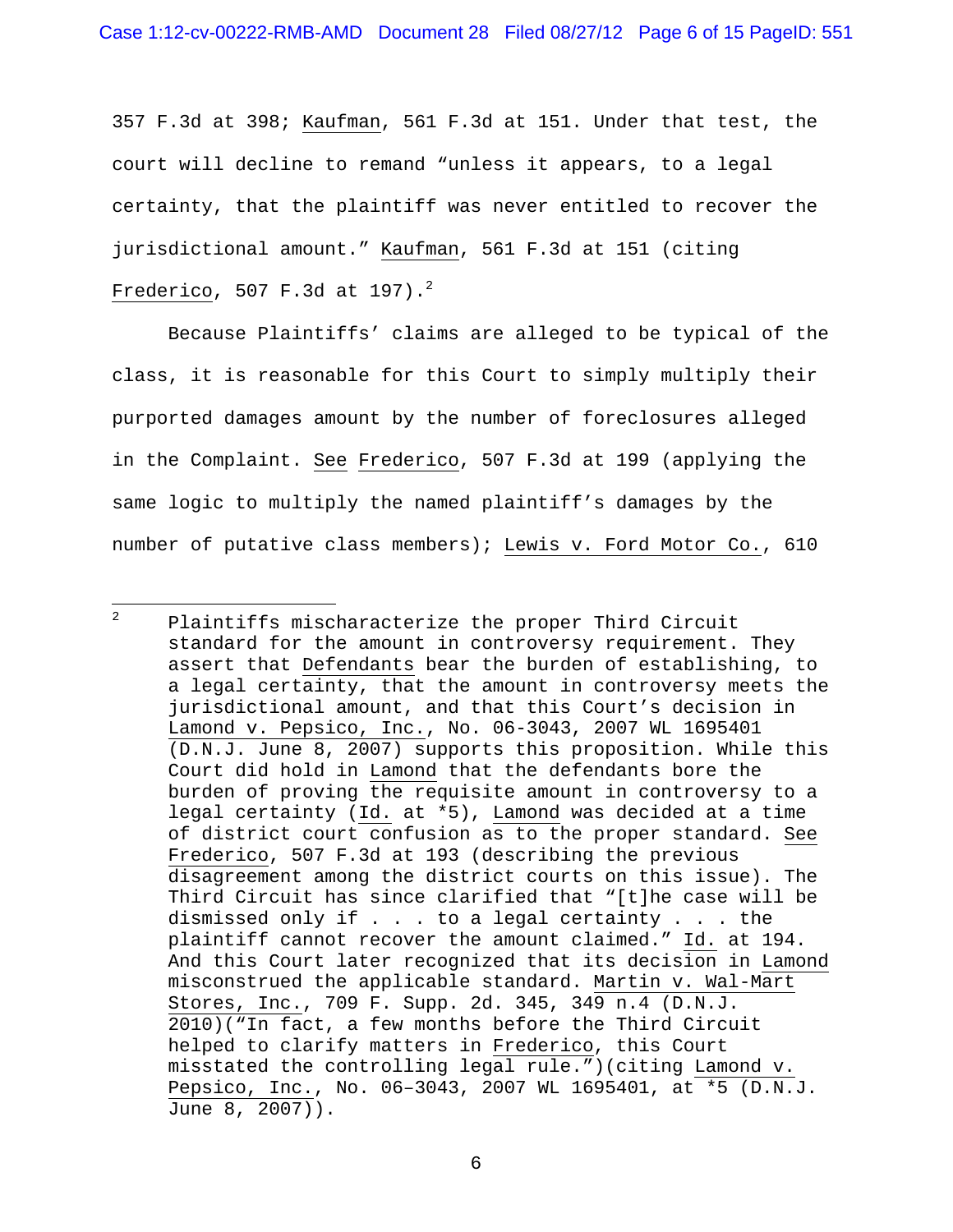F. Supp. 2d 476, 486 (W.D. Pa. 2009)(same); Margulis v. Resort Rental, LLC, No. CIV. A. 08-1719, 2008 WL 2775494, at \*6 (D.N.J. July 14, 2008)(same). Here, looking at compensatory damages alone, and not including any punitive damages, there would only need to be 278 foreclosures with the same damages to satisfy the amount in controversy of \$5,000,000, far less than the number of claimed foreclosures. See Frederico, 507 F.3d at 198-99 (stating that under New Jersey law, punitive damages can be collected up to five times the compensatory damages amount) (citing N.J. Stat. Ann. §  $2A:15-5.14(b)$ . Thus, this Court cannot say, to a legal certainty, that the amount in controversy would be under the \$5,000,000 required. Plaintiff's Motion to Remand is therefore DENIED. The Court next turns to Defendants' Motion to Dismiss.

## B. Defendants' Motion to Dismiss

Defendants contend that Plaintiffs' claims are barred by New Jersey's entire controversy doctrine and have also moved to dismiss on a number of other grounds. Because the Court concludes that the entire controversy doctrine applies, it does not address these other grounds.

New Jersey's entire controversy doctrine, which this Court is bound to apply, "compels the parties, when possible, to bring all claims relevant to the underlying controversy in one legal action," including defenses and counterclaims. Coleman v. Chase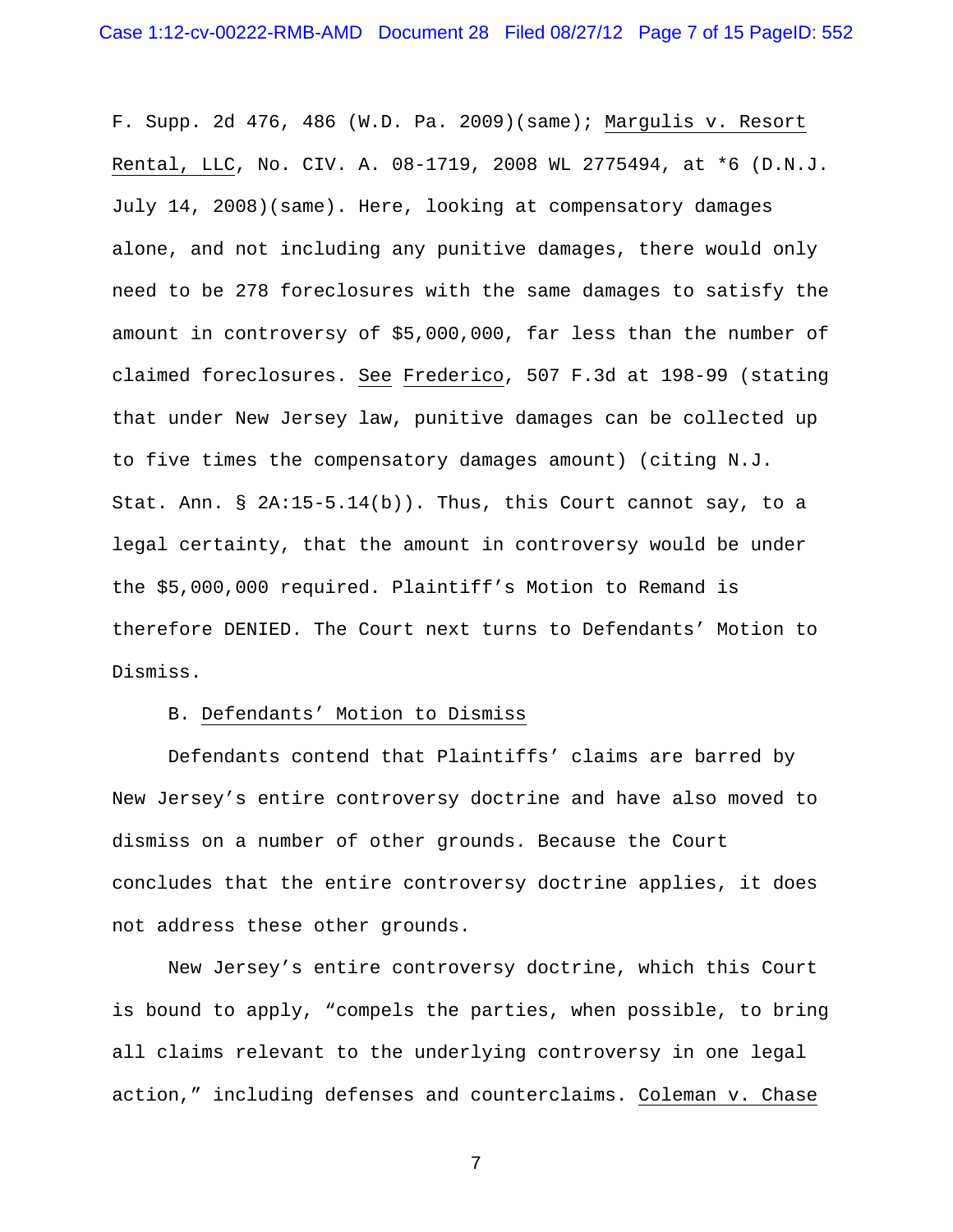Home Fin., LLC ex rel. Chase Manhattan Mortg. Corp., 446 F. App'x 469, 471 (3d Cir. 2011)(citing N.J. Ct. R. 4:30A)(holding that the doctrine is applicable to New Jersey claims in federal court); see also Olds v. Donnelly, 696 A.2d 633, 638 (N.J. 1997)(holding that the doctrine includes defenses and counterclaims); Oliver v. Am. Home Mort. Servicing, Inc., Civ. No. 09-0001, 2009 WL 4129043, at \*3-4 (D.N.J. Nov. 19, 2009)(applying the entire controversy doctrine in the foreclosure context). It does so by barring parties from raising, in a subsequent proceeding, any claims it knew, or should have known about, during a prior proceeding. See Maertin v. Armstrong World Indus., Inc., 241 F. Supp. 2d 434, 456 (D.N.J. 2002)(holding that the entire controversy doctrine is invoked when the party bringing a new claim had "knowledge of the existence of a cause of action" during the first proceeding, and that such knowledge exists when the party "knows, or should have known" of the facts which establish that an injury has occurred, and when fault for that injury can be attributed to another). The doctrine does not bar claims that "accrued after the pendency of the original action." Coleman, 446 F. App'x at 472 (citation omitted). The rule is equitable in nature, and courts balance the interests of judicial efficiency with fairness to the parties. Id. at 471.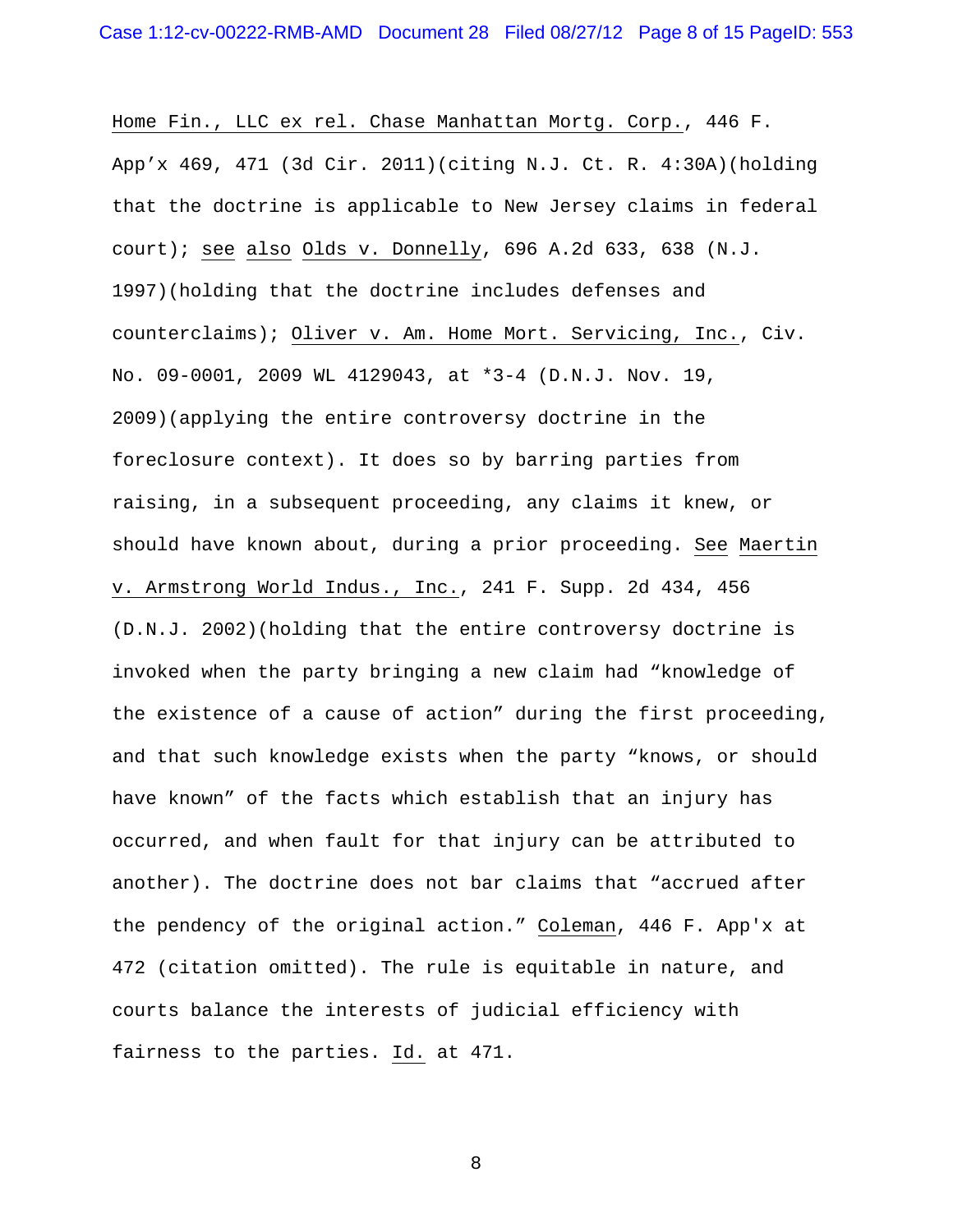The entire controversy doctrine applies to foreclosure actions, but is "narrower" in this context, requiring only "germane" counterclaims to be joined. N.J. Ct. R. 4:64–5; Coleman, 446 F. App'x at 472 (citing N.J. Ct. R. 4:30A); see also In re Mullarkey, 536 F.3d 215, 229 (3d Cir. 2008)(holding that the doctrine applies to foreclosure proceedings). Germane counterclaims are those that "arise out of the mortgage that is the basis of the foreclosure action" (Coleman, 446 F. App'x at 472) and include claims relating to "payment and discharge, [and] incorrect computation of the amounts due." LaSalle Nat'l Bank v. Johnson, 2006 WL 551563, at \*2 (N.J. Super. Ct. Ch. Div. Mar. 3 2006).

Here, Plaintiffs' claims are barred by the entire controversy doctrine because they should have been raised during the foreclosure proceeding. Plaintiffs do not dispute that their claims were germane to the foreclosure proceeding. They clearly were. See Coleman, 446 F. App'x at 472 (describing germane counterclaims as those that "arise out of the mortgage that is the basis of the foreclosure action"); LaSalle, 2006 WL 551563, at \*2 (including as germane those claims that relate to "payment and discharge, [and] incorrect computation of the amounts due"). Nor do they dispute that they were on notice of their claims when they received the payoff quote. Plaintiffs' submission of the Emergent Application for Stay of Sheriff's Sale is powerful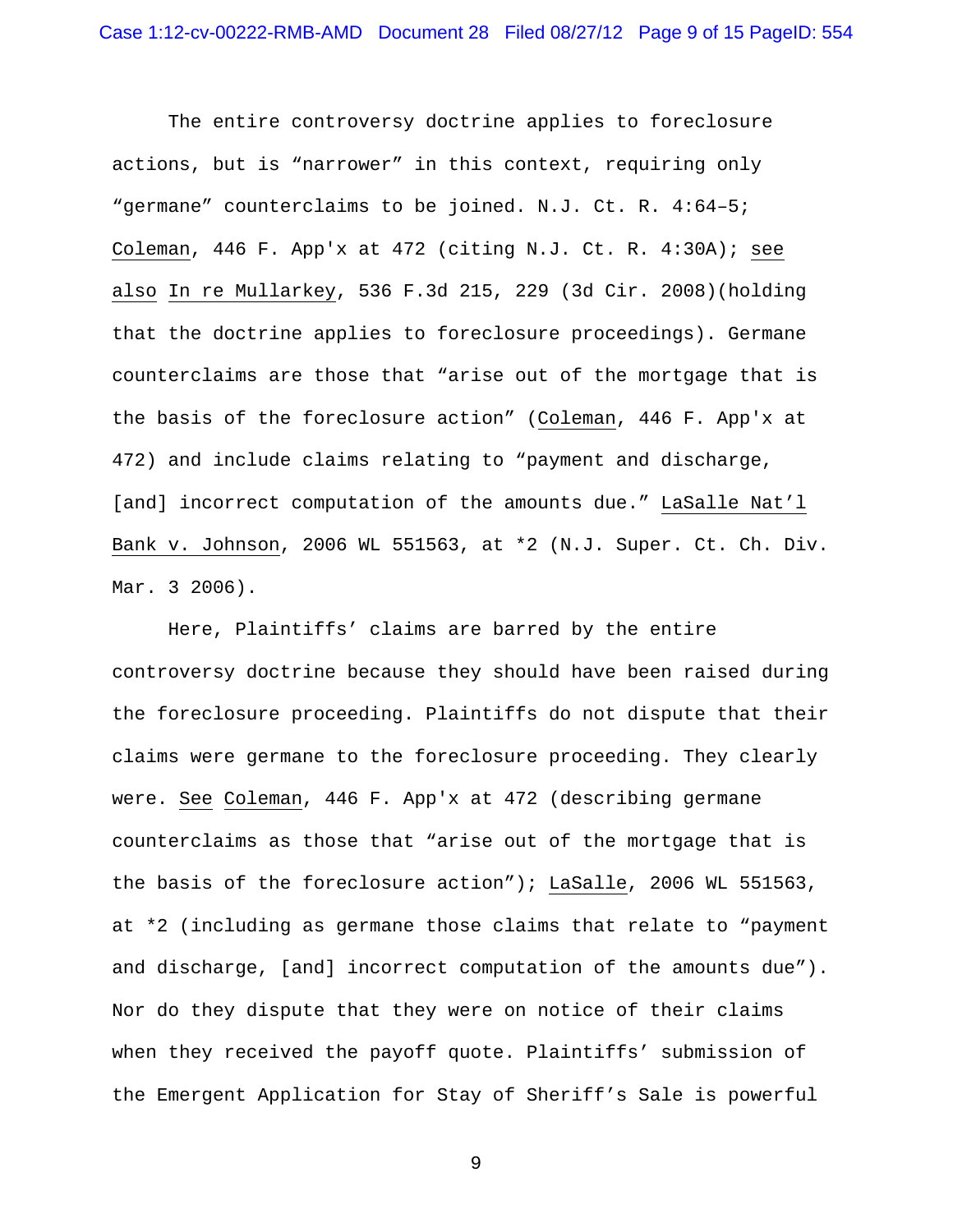evidence that they did, in fact, have knowledge of the alleged discrepancy and, even if they did not know, they should have, since they had received a payoff amount that was higher than expected. See Coleman, 446 F. App'x at 472 (holding that when a party receives a reinstatement quote that differs from what the party was expecting, that party should have been aware of the discrepancy at the time the quote was provided).

Plaintiffs argue, however, that they lacked an opportunity to assert their claims during the foreclosure proceeding because final judgment had already been entered when they received the payoff notice, and their claims arose between final judgment and the payoff notice. Plaintiffs are incorrect. In foreclosure actions, courts retain jurisdiction until either: (1) if the home is sold at sheriff's sale, the later of ten days after the sheriff's sale or the delivery of the sheriff's deed; or (2) if the sheriff's sale is averted by payoff, until payment is made, the judgment is entered, and the case is dismissed. See Hardyston Nat'l Bank of Hamburg, N.J. v. Tartamella, 267 A.2d 495, 498 (N.J. 1970)("Hence we believe the just course is to permit the mortgagor to redeem within the ten-day period fixed by [N.J. Ct.] R. 4:65-5 for objections to the sale and until an order confirming the sale if objections are filed under the rule."); Coleman, 446 F. App'x at 472 ("A court retains jurisdiction in a foreclosure action even after a final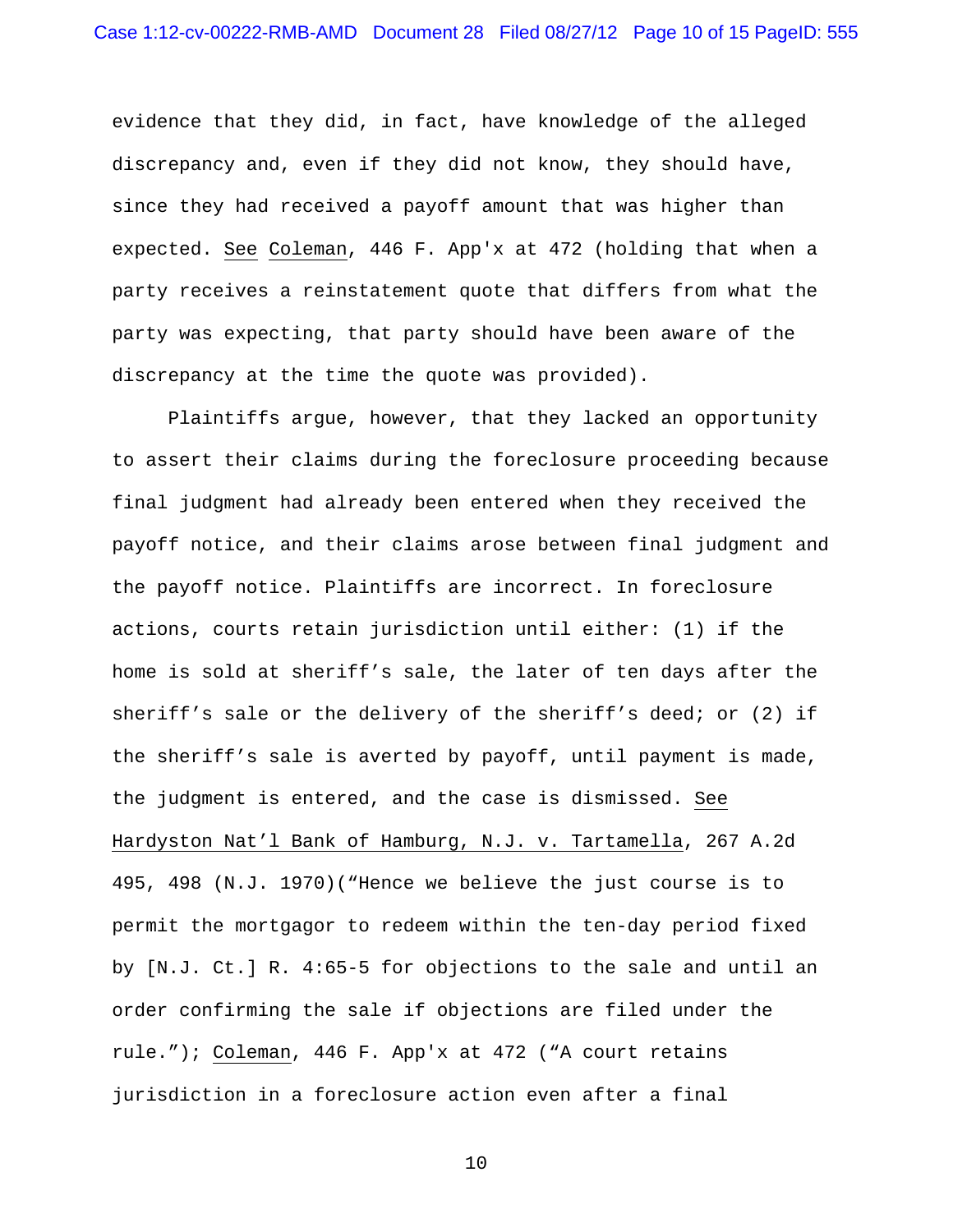judgment, until delivery of the sheriff's deed under New Jersey Court Rule 4:65–5. . . . The foreclosure action, although already the subject of a judgment, is not totally concluded until the defendants' equity of redemption is cut off by the delivery of the sheriff's deed."); Sovereign Bank, FSB v. Kuelzow, 687 A.2d 1039, 1043 (N.J. Super Ct. App. Div. 1997)("The foreclosure action . . . is not totally concluded until the defendants' equity of redemption is cut off by the delivery of the sheriff's deed."); N.J. Ct. R. 4:65-5 ("A sheriff who is authorized or ordered to sell real estate shall deliver a good and sufficient conveyance in pursuance of the sale unless a motion for the hearing of an objection to the sale is served within 10 days after the sale or at any time thereafter before the delivery of the conveyance."). Here, while it is unclear when the foreclosure action formally closed, the foreclosure court retained jurisdiction until at least when Plaintiffs paid the payoff quote on August 29, 2006. Plaintiffs therefore had a full opportunity to assert their claims during the prior foreclosure action.

Plaintiffs make three additional arguments against the application of the entire controversy doctrine: (1) that Gonzalez v. Wilshire Credit, 25 A.3d 1103 (N.J. 2011) signals that claims based on post final judgment conduct during a foreclosure proceeding may be asserted in a separate proceeding;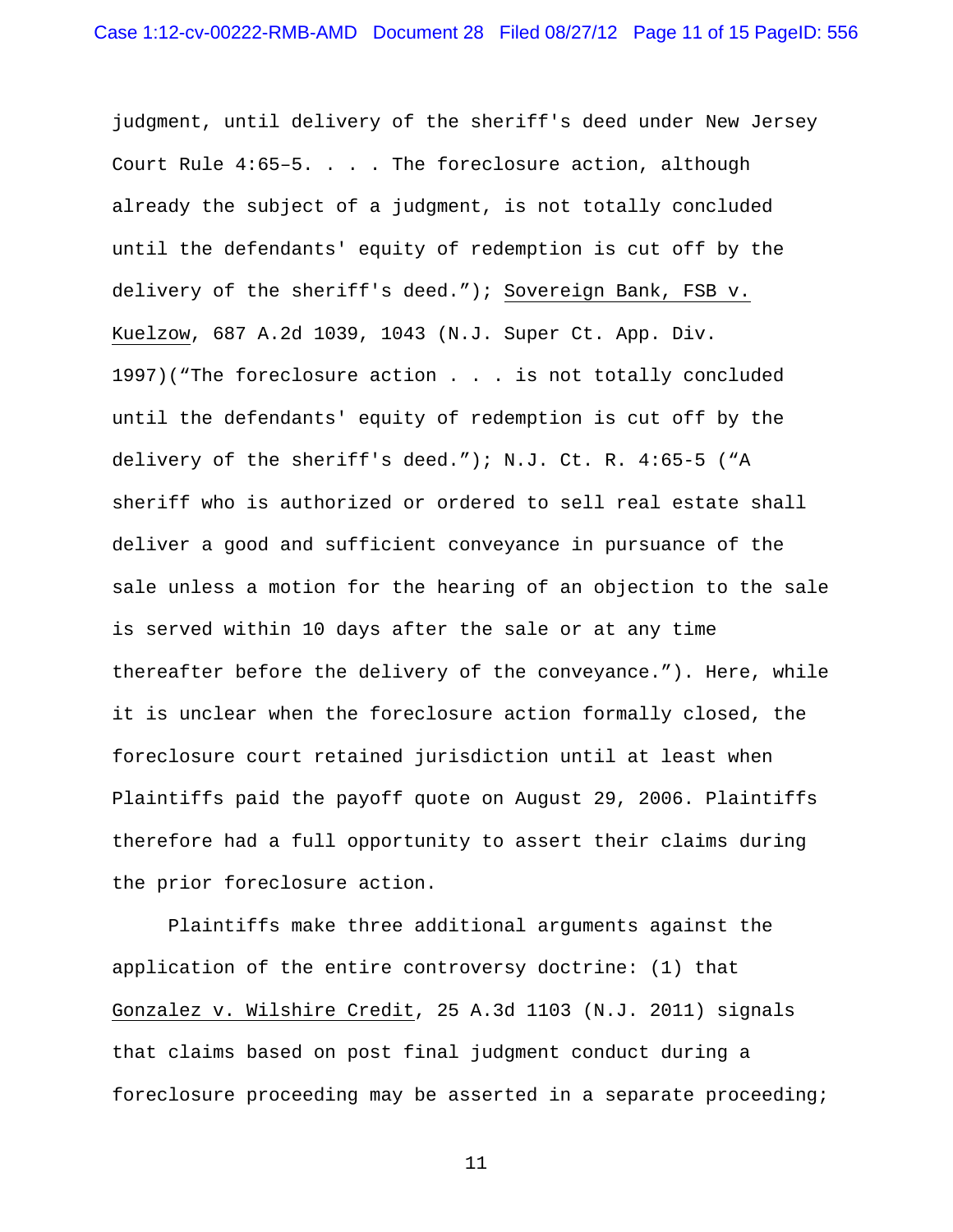(2) that application of the entire controversy doctrine here would run afoul of N.J. Stat. Ann. 2A:50-67, which permits a debtor to offer "partial payment of any sum owing and due without either party waiving any rights"; and (3) that application of the entire controversy doctrine would be inequitable.

These arguments lack merit. First, Plaintiffs' reliance on Gonzalez is misplaced. In Gonzalez, the New Jersey Supreme Court permitted the plaintiffs to proceed in an action asserting claims based on post foreclosure conduct. This, according to Plaintiffs, amounts to a rejection of the entire controversy doctrine to these types of claims. But Gonzalez did not address the applicability of the entire controversy doctrine in this context. It solely addressed the applicability of the CFA to these claims. See generally Gonzalez, 25 A.3d 1103 (N.J. 2011).<sup>3</sup>

 3 In Gonzalez, the plaintiff had a sixth grade education and spoke no English. Gonzalez, 25 A.3d at 1109. The Gonzalez plaintiff's claims were based on allegedly deceptive conduct that occurred in negotiations conducted in English, without counsel, and that were scheduled without any effort by defendant to contact plaintiff's counsel, despite the fact that the defendants should have known that plaintiff was represented at the time. Gonzalez, 25 A.3d at 1109, 1119 ("Plaintiff was contacted directly; neither Wilshire nor U.S. Bank notified Ms. Chester, the attorney who represented plaintiff on the first agreement."). While Gonzalez did not address the applicability of the entire controversy doctrine to the plaintiff's case, the equities in that analysis, based on these facts, would be far different from those alleged here. See generally Gonzalez, 25 A.3d 1103 (N.J. 2011).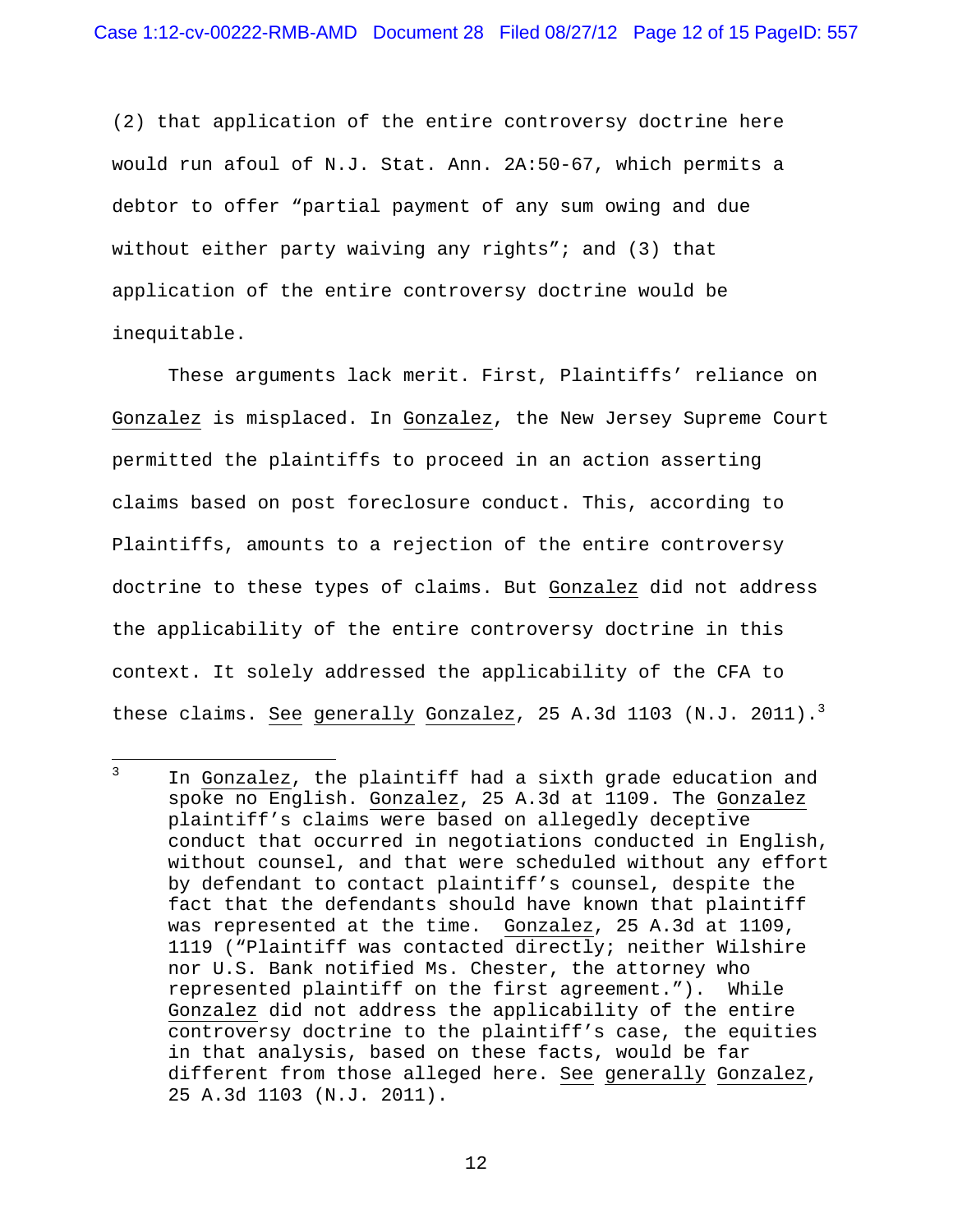And practically the same argument was raised and rejected without comment by the Third Circuit in Coleman v. Chase Home Fin., LLC ex rel. Chase Manhattan Mortg. Corp., 446 F. App'x 469 (3d Cir. 2011. See Brief for Appellant, filed Oct. 27, 2010, at 15-16, Coleman, No. 09-4727, 446 F. App'x 469; see generally Coleman, 446 F. App'x 469. While the New Jersey Supreme Court had not yet decided Gonzalez at the time, the plaintiff in Coleman relied on the Appellate Division's decision in Gonzalez v. Wilshire Credit Corp., 988 A.2d 567 (N.J. Super. Ct. App. Div. 2010) which is substantively identical to the New Jersey Supreme Court's final decision. Compare Gonzalez, 25 A.3d 1103, with Gonzalez v. Wilshire Credit Corp., 988 A.2d 567 (N.J. Super. Ct. App. Div. 2010). Second, N.J. Stat. Ann. 2A:50-67 merely states that partial payment does not waive any rights of the parties. It does not address when a claim needs to be asserted, or the applicability of the entire controversy doctrine. And, in any event, N.J. Stat. Ann. 2A:50-67 does not appear to apply here because it specifically addresses partial payments, and Plaintiffs allege here that they paid in excess of what they owed. Finally, equity mandates that this Court dismiss this action because Plaintiffs had sufficient opportunity, and failed, to bring this claim in the original foreclosure action. See Oliver, 2009 WL 4129043, at \*3 (finding the entire controversy doctrine applicable where the plaintiff had twelve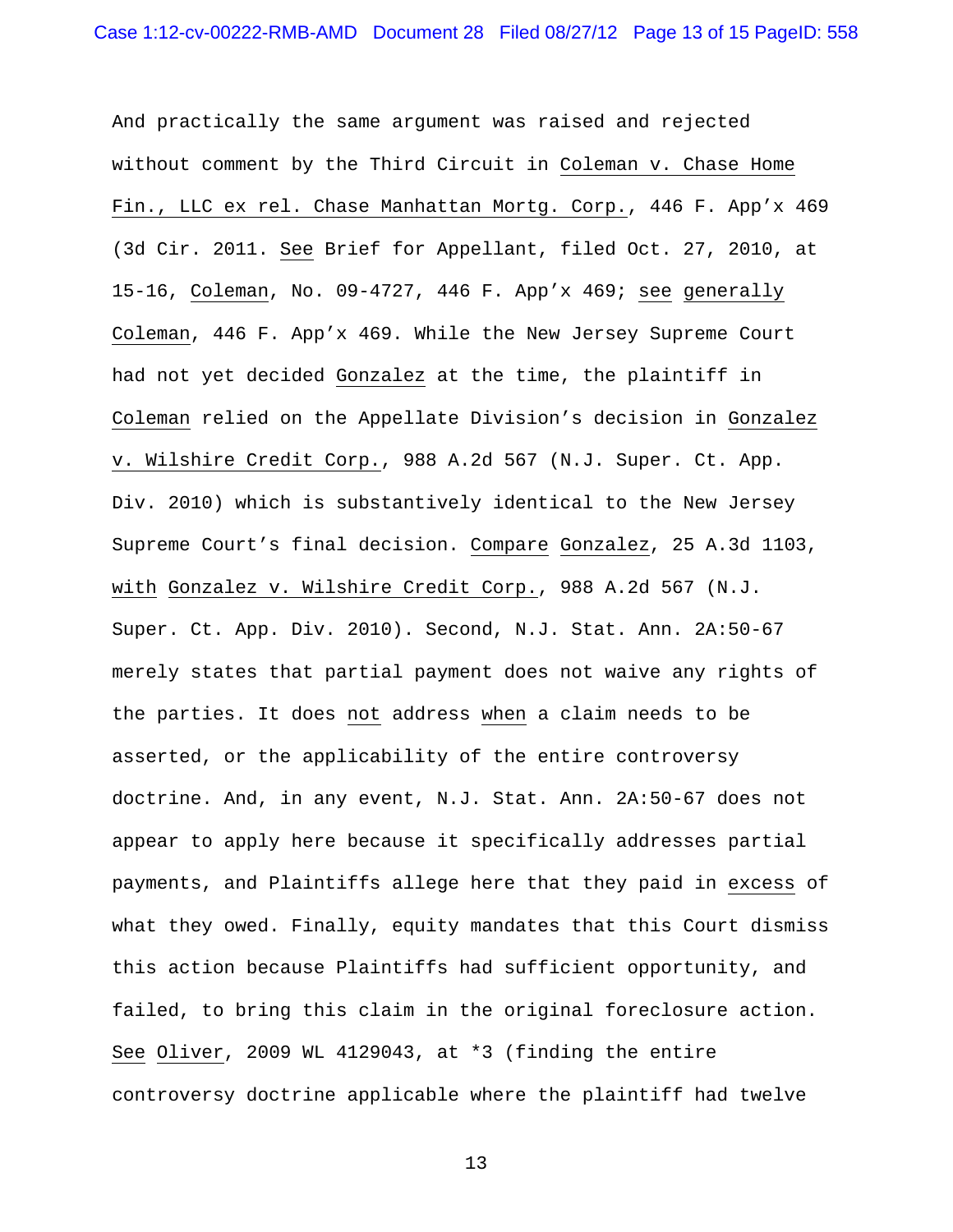days from receiving the reinstatement quote until the case was dismissed to bring his claim in the original foreclosure action); see also Coleman, 446 F. App'x at 471 (noting that courts must balance the interests of judicial efficiency with fairness to the parties).

Because these deficiencies cannot be cured by amending the Complaint, Plaintiffs' Complaint is DISMISSED with prejudice. See Coleman, 446 F. App'x at 473 (citing In re Burlington Coat Factory Sec. Litig., 114 F.3d 1410, 1434 (3d Cir. 1997))(holding that, in a case involving a post judgment discrepancy with a reinstatement quote, the district court did not abuse its discretion by dismissing the claims with prejudice because the plaintiff had a fair opportunity to litigate his claim in the first action, and amendment could not cure the failure to do so).

## III. Conclusion

 For all these reasons, Plaintiffs' Motion for Remand is DENIED, Defendants' Motion to Dismiss the Complaint is GRANTED, and the Complaint is DISMISSED with prejudice. Because this Court dismisses all of Plaintiffs' individual claims, and Plaintiffs' purported class has not yet been certified, Plaintiffs' class allegations must also be dismissed. See Bass v. Butler, 116 F. App'x 376, 385 (3d Cir. 2004); Donachy v. Intrawest U.S. Holdings, Inc., No. 10-4038, 2012 WL 869007, at